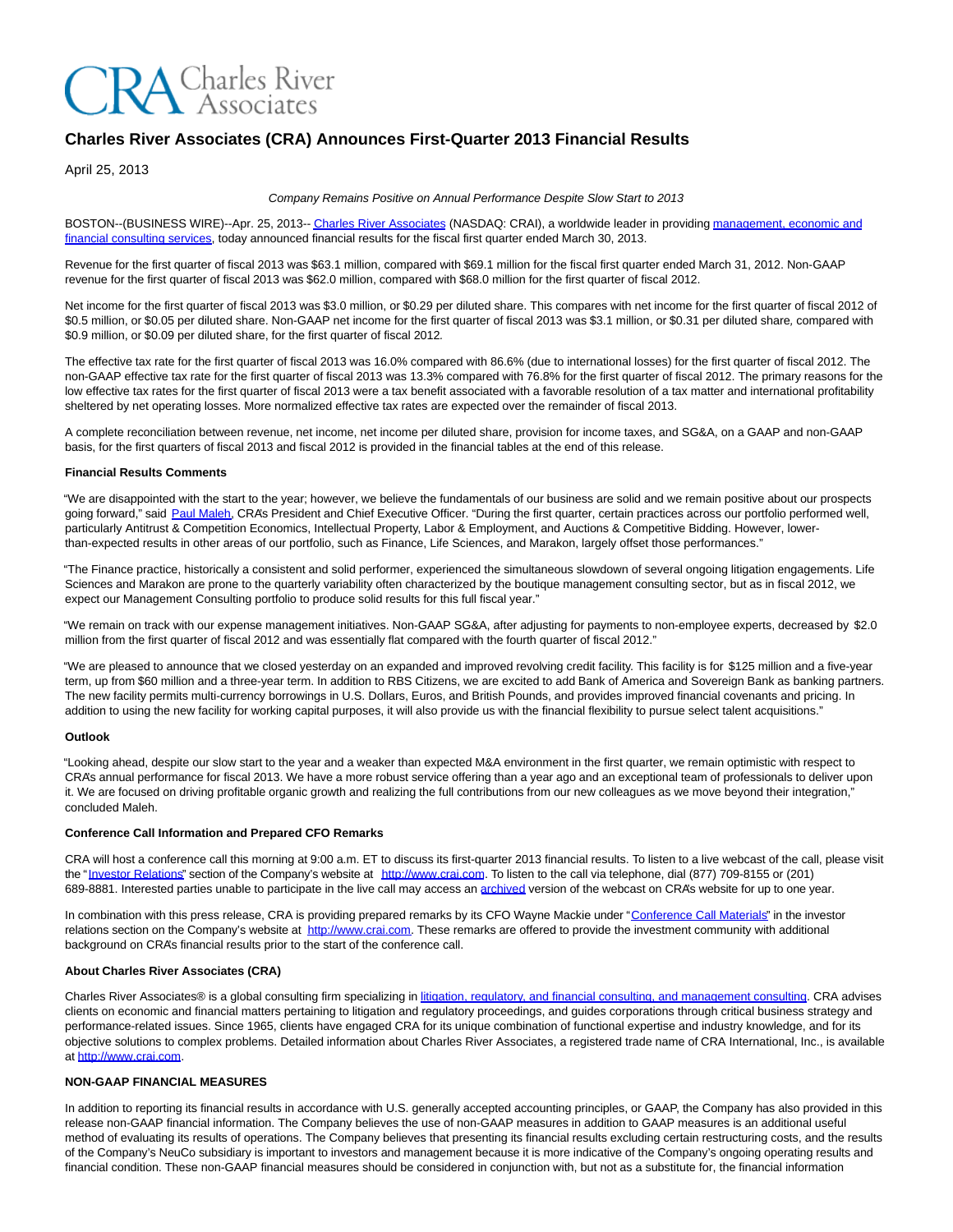presented in accordance with GAAP, and the expected results calculated in accordance with GAAP and reconciliations to those expected results should be carefully evaluated. The non-GAAP financial measures used by the Company may be calculated differently from, and therefore may not be comparable to, similarly titled measures used by other companies. Specifically, for the first quarter of fiscal 2013, the Company has excluded NeuCo's results, and for the first quarter of fiscal 2012, the Company has excluded certain restructuring costs and NeuCo's results.

Statements in this press release concerning the future business, operating results, tax rates, and financial condition of the Company, the anticipated, expected or intended impact of the Company's key hires and expense management initiatives, and statements using the terms "anticipates," "believes," "expects," "should," "prospects," "target," "on track," "optimistic," "remaining positive," "hope," "opportunities," or similar expressions are "forward-looking" statements as defined in the Private Securities Litigation Reform Act of 1995. These statements are based upon management's current expectations and are subject to a number of factors and uncertainties. Information contained in these forward-looking statements is inherently uncertain, and actual performance and results may differ materially due to many important factors. Such factors that could cause actual performance or results to differ materially from any forward-looking statements made by the Company include, among others, the Company's restructuring costs and attributable annual cost savings, changes in the Company's effective tax rate, share dilution from the Company's stock-based compensation, dependence on key personnel, attracting, recruiting and retaining qualified consultants, dependence on outside experts, utilization rates, completing acquisitions and factors related to its completed acquisitions, including integration of personnel, clients and offices, and unanticipated expenses and liabilities, the risk of impairment write downs to the Company's intangible assets, including goodwill, if the Company's enterprise value declines below certain levels, risks associated with acquisitions it may make in the future, risks inherent in international operations, the performance of NeuCo, changes in accounting standards, rules and regulations, changes in the law that affect the Company's practice areas, management of new offices, the potential loss of clients, the ability of customers to terminate the Company's engagements on short notice, dependence on the growth of the Company's management consulting practice, the unpredictable nature of litigation-related projects, the ability of the Company to integrate successfully new consultants into its practice, general economic conditions, intense competition, risks inherent in litigation, and professional liability. Further information on these and other potential factors that could affect the Company's financial results is included in the Company's periodic filings with the Securities and Exchange Commission. The Company cannot guarantee any future results, levels of activity, performance or achievement. The Company undertakes no obligation to update any of its forward-looking statements after the date of this press release.

#### **CRA INTERNATIONAL, INC.**

### **UNAUDITED CONDENSED CONSOLIDATED STATEMENTS OF OPERATIONS INCLUDING A RECONCILIATION TO NON-GAAP RESULTS FOR THE QUARTER ENDED MARCH 30, 2013 COMPARED TO THE QUARTER ENDED MARCH 31, 2012 (In thousands, except per share data)**

|                                                                                                                       | Quarter Ended March 30, 2013 |                         |                               |                 |                           |                   | Quarter Ended March 31, 2012 |                                                |                               |                  |                           |  |  |  |  |
|-----------------------------------------------------------------------------------------------------------------------|------------------------------|-------------------------|-------------------------------|-----------------|---------------------------|-------------------|------------------------------|------------------------------------------------|-------------------------------|------------------|---------------------------|--|--|--|--|
|                                                                                                                       |                              | <b>GAAP</b>             | <b>Adjustments</b><br>to      |                 | <b>Non-GAAP</b><br>$%$ of |                   | <b>GAAP</b>                  | <b>Adjustments</b> Adjustments<br>to           | to                            |                  | <b>Non-GAAP</b><br>$%$ of |  |  |  |  |
|                                                                                                                       | <b>GAAP</b>                  | $%$ of                  | <b>GAAP</b><br><b>Results</b> | <b>Non-GAAP</b> |                           | <b>GAAP</b>       | $%$ of                       | <b>GAAP Results</b>                            | <b>GAAP</b><br><b>Results</b> | <b>Non-GAAP</b>  |                           |  |  |  |  |
|                                                                                                                       |                              | <b>Results Revenues</b> | (NeuCo) (1)                   | <b>Results</b>  | <b>Revenues</b>           |                   |                              | <b>Results Revenues (Restructuring)</b><br>(2) | (NeuCo) (1)                   | <b>Results</b>   | <b>Revenues</b>           |  |  |  |  |
| Revenues                                                                                                              | \$63,130                     | 100.0%                  | \$<br>1,101                   | \$<br>62,029    | 100.0%                    | \$69,132          | 100.0%                       | \$                                             | \$<br>1,179                   | \$<br>67,953     | 100.0%                    |  |  |  |  |
| Costs of<br>services                                                                                                  | 42,015                       | 66.6%                   | 366                           | 41,649          | 67.1%                     | 46,487            | 67.2%                        | $\blacksquare$                                 | 343                           | 46,144           | 67.9%                     |  |  |  |  |
| Gross profit                                                                                                          | 21,115                       | 33.4%                   | 735                           | 20,380          | 32.9%                     | 22,645            | 32.8%                        |                                                | 836                           | 21,809           | 32.1%                     |  |  |  |  |
| Selling,<br>general and<br>administrative<br>expenses<br>Depreciation<br>and<br>amortization<br>Income (loss)<br>from | 15,800<br>1,541              | 25.0%<br>2.4%           | 899<br>$\mathbf{1}$           | 14,901<br>1,540 | 24.0%<br>2.5%             | 17,867<br>1,472   | 25.8%<br>2.1%                | 545                                            | 921<br>1                      | 16,401<br>1,471  | 24.1%<br>2.2%             |  |  |  |  |
| operations                                                                                                            | 3,774                        | 6.0%                    | (165)                         | 3,939           | 6.4%                      | 3,306             | 4.8%                         | (545)                                          | (86)                          | 3,937            | 5.8%                      |  |  |  |  |
| Interest and<br>other<br>expense, net<br>Income (loss)<br>before                                                      | (397)                        | $-0.6%$                 | (20)                          | (377)           | $-0.6%$                   | (53)              | $-0.1%$                      |                                                | (42)                          | (11)             | 0.0%                      |  |  |  |  |
| (provision)<br>benefit for<br>income taxes<br>(Provision)<br>benefit for<br>income taxes                              | 3,377<br>(542)               | 5.3%<br>$-0.9%$         | (185)<br>(70)                 | 3,562<br>(472)  | 5.7%<br>$-0.8%$           | 3,253<br>(2, 817) | 4.7%<br>$-4.1%$              | (545)<br>195                                   | (128)<br>5                    | 3,926<br>(3,017) | 5.8%<br>$-4.4%$           |  |  |  |  |
| Net income<br>(loss)                                                                                                  | 2,835                        | 4.5%                    | (255)                         | 3,090           | 5.0%                      | 436               | 0.6%                         | (350)                                          | (123)                         | 909              | 1.3%                      |  |  |  |  |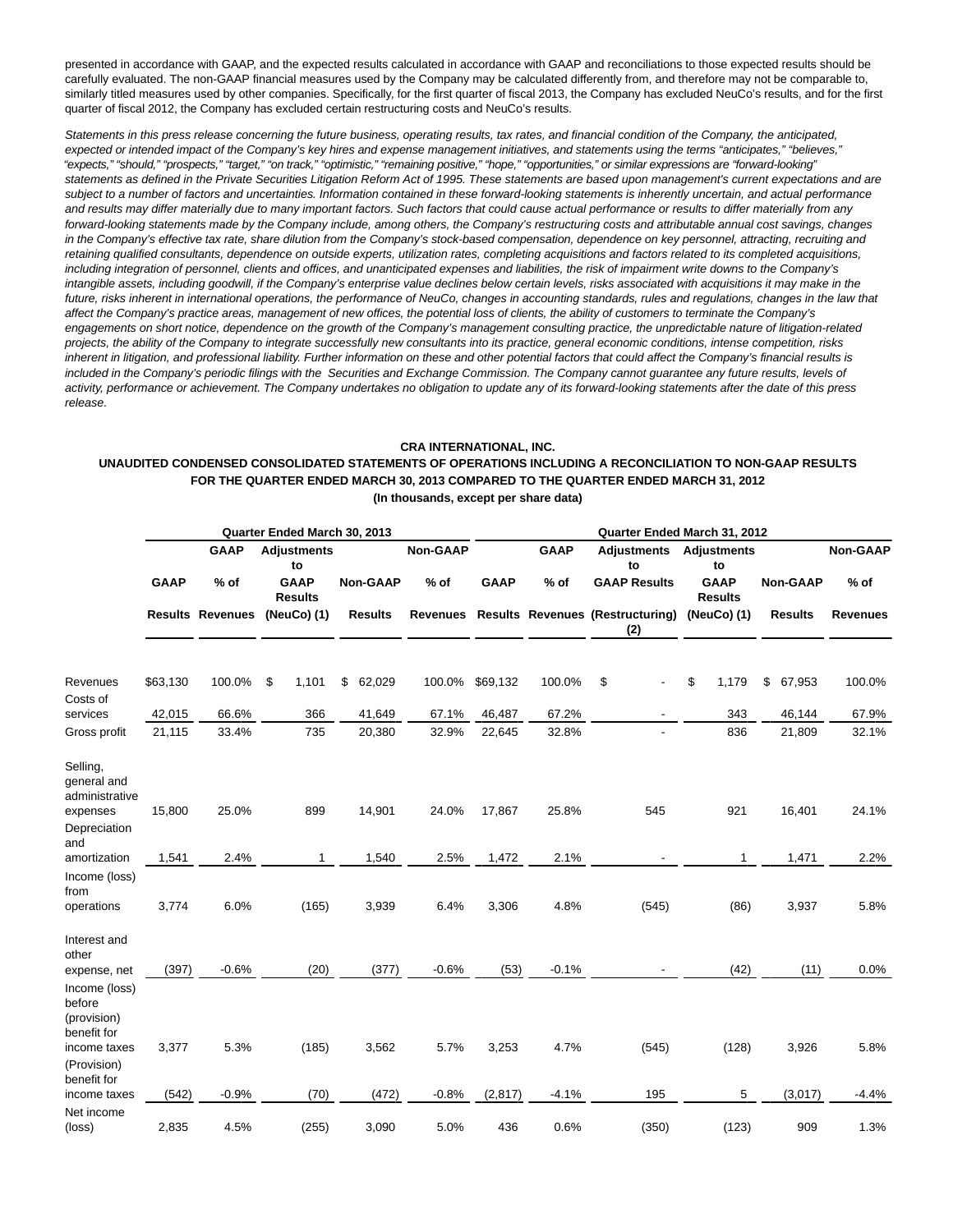| Net loss<br>attributable to<br>noncontrolling<br>interest, net<br>of tax           | 134        | 0.2%    | 134        | $\overline{\phantom{a}}$ | 0.0%    | 83         | 0.1% |            | $\overline{\phantom{a}}$ | 83              | $\overline{\phantom{a}}$ | 0.0% |
|------------------------------------------------------------------------------------|------------|---------|------------|--------------------------|---------|------------|------|------------|--------------------------|-----------------|--------------------------|------|
| Net income<br>(loss)<br>attributable to<br>CRA<br>International,<br>Inc.           | \$2,969    | 4.7% \$ | $(121)$ \$ | 3,090                    | 5.0% \$ | 519        | 0.8% | $\sqrt{3}$ | (350)                    | \$<br>$(40)$ \$ | 909                      | 1.3% |
| Net income<br>per share<br>attributable to<br><b>CRA</b><br>International,<br>Inc. |            |         |            |                          |         |            |      |            |                          |                 |                          |      |
| <b>Basic</b>                                                                       | 0.30<br>\$ |         | \$         | 0.31                     |         | \$<br>0.05 |      |            |                          |                 | 0.09                     |      |
| Diluted                                                                            | \$<br>0.29 |         | S          | 0.31                     |         | \$<br>0.05 |      |            |                          |                 | 0.09                     |      |
| Weighted<br>average<br>number of<br>shares<br>outstanding:                         |            |         |            |                          |         |            |      |            |                          |                 |                          |      |
| Basic                                                                              | 9,994      |         |            | 9,994                    |         | 10,316     |      |            |                          |                 | 10,316                   |      |
| Diluted                                                                            | 10,084     |         |            | 10,084                   |         | 10,493     |      |            |                          |                 | 10,493                   |      |

(1) These adjustments include activity related to NeuCo in the Company's GAAP results.

(2) During the quarter ended March 31, 2012, the Company incurred pre-tax expenses of \$0.5 million and related income tax effect of \$0.2 million principally associated with vacant leased office space.

## **CRA INTERNATIONAL, INC. UNAUDITED CONDENSED CONSOLIDATED BALANCE SHEETS (In thousands)**

|                                            | 2013              | March 30, December 29,<br>2012 |  |  |  |
|--------------------------------------------|-------------------|--------------------------------|--|--|--|
| Assets                                     |                   |                                |  |  |  |
| Cash and cash equivalents                  | \$<br>$30,590$ \$ | 55,451                         |  |  |  |
| Accounts receivable and unbilled, net      | 79,120            | 77,270                         |  |  |  |
| Other current assets                       | 33,617            | 38,956                         |  |  |  |
| Total current assets                       | 143,327           | 171,677                        |  |  |  |
| Property and equipment, net                | 17,868            | 17,980                         |  |  |  |
| Goodwill and intangible assets, net        | 80,942            | 72,599                         |  |  |  |
| Other assets                               | 64,213            | 29,754                         |  |  |  |
| <b>Total assets</b>                        | $$306,350$ \$     | 292,010                        |  |  |  |
| Liabilities and shareholders' equity       |                   |                                |  |  |  |
| <b>Current liabilities</b>                 | \$<br>82,419 \$   | 69,210                         |  |  |  |
| Long-term liabilities                      | 9,823             | 10,566                         |  |  |  |
| <b>Total liabilities</b>                   | 92,242            | 79,776                         |  |  |  |
| Total shareholders' equity                 | 214,108           | 212,234                        |  |  |  |
| Total liabilities and shareholders' equity | \$ 306,350        | \$<br>292,010                  |  |  |  |